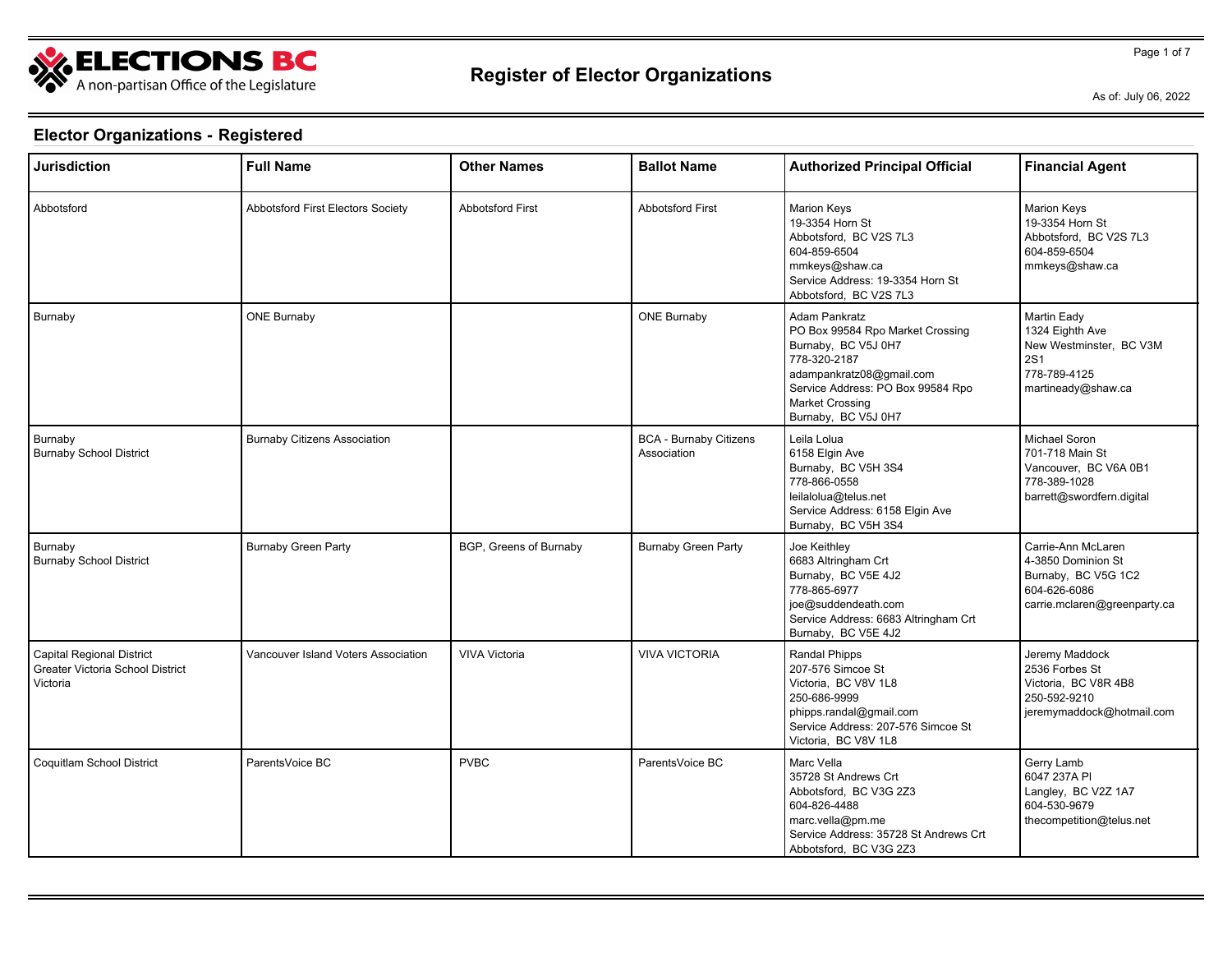

Page 2 of 7

As of: July 06, 2022

| <b>Jurisdiction</b>                                                         | <b>Full Name</b>                       | <b>Other Names</b>                  | <b>Ballot Name</b>     | <b>Authorized Principal Official</b>                                                                                                                                                                  | <b>Financial Agent</b>                                                                                         |
|-----------------------------------------------------------------------------|----------------------------------------|-------------------------------------|------------------------|-------------------------------------------------------------------------------------------------------------------------------------------------------------------------------------------------------|----------------------------------------------------------------------------------------------------------------|
| Delta<br>Delta School District                                              | Achieving for Delta                    |                                     | Achieving for Delta    | Donald Sangster<br>5730 Sherwood Blvd<br>Delta. BC V4L 2C6<br>604-943-7187<br>donaldsangster@dccnet.com<br>Service Address: 5730 Sherwood Blvd<br>Delta, BC V4L 2C6                                   | <b>Knut Nordlie</b><br>116 - 6505 3 Ave<br>Delta. BC V4L 2N1<br>604-619-9600<br>knut nordlie@telus.net         |
| Kamloops                                                                    | Action 22 Kamloops                     | Action 22                           | Action 22              | Ray Dhaliwal<br>220 Lansdowne St<br>Kamloops, BC V2C 1X7<br>250-214-7297<br>action22campaign@gmail.com<br>Service Address: 220 Lansdowne St<br>Kamloops, BC V2C 1X7                                   | Ray Dhaliwal<br>220 Lansdowne St<br>Kamloops, BC V2C 1X7<br>250-214-7297<br>action22campaign@gmail.com         |
| Langford                                                                    | Langford Now Elector Organization      | <b>LN</b>                           | Langford Now           | Corrina Craig<br>2830 Lakehurst Dr<br>Victoria, BC V9B 4S5<br>250-812-3631<br>ccdcraig@gmail.com<br>Service Address: 2830 Lakehurst Dr<br>Victoria, BC V9B 4S5                                        | Laurie Plomp<br>3592 Whimfield Terr<br>Victoria, BC V9C 0L6<br>250-391-5885<br>ljplomp@shaw.ca                 |
| Maple Ridge                                                                 | Maple Ridge First Electors Society     | MRF, Maple Ridge First              | Maple Ridge First      | Michael Morden<br>PO Box 351 Stn Maple Ridge<br>Maple Ridge, BC V2X 7G2<br>604-999-5006<br>mike@mikemorden.com<br>Service Address: PO Box 351 Stn Maple<br>Ridge<br>Maple Ridge, BC V2X 7G2           | Kevin Evancic<br>23631 Tamarack Lane<br>Maple Ridge, BC V2W 1B3<br>604-341-0256<br>kevin@raincoastadvisors.com |
| Metro Vancouver Regional District<br>Vancouver<br>Vancouver School District | Progress Vancouver                     |                                     | Progress Vancouver     | Scott de Lange Boom<br>112-343 8th Ave E<br>Vancouver, BC V5T 1S1<br>604-250-2099<br>president@progressvancouver.ca<br>Service Address: 112-343 8th Ave E<br>Vancouver, BC V5T 1S1                    | Holly Chen<br>202-1405 West 15th Ave<br>Vancouver, BC V6H 3R2<br>604-230-0892<br>holls.chen@gmail.com          |
| New Westminster<br>New Westminster School District                          | <b>Community First New Westminster</b> | Community First NW,<br>Community1st | <b>Community First</b> | Cheryl Greenhalgh<br>PO Box 16045 RPO Sixth St<br>New Westminster, BC V3M 6W6<br>604-916-5321<br>cfisher916@gmail.com<br>Service Address: PO Box 16045 RPO<br>Sixth St<br>New Westminster, BC V3M 6W6 | Jason Campbell<br>423 Alberta St<br>New Westminster, BC V3L 3J6<br>778-881-3249<br>jason.campbell37@gmail.com  |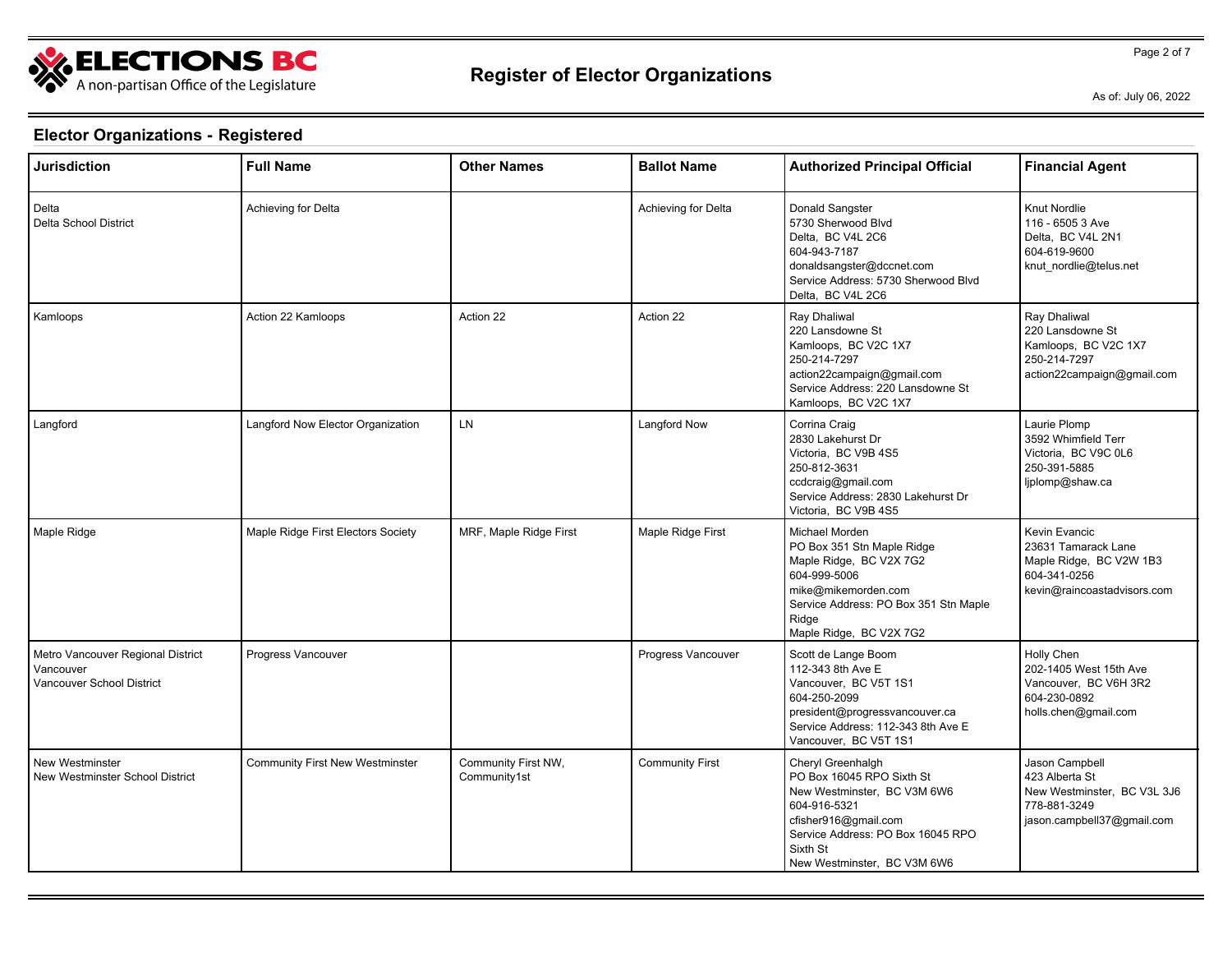

Page 3 of 7

As of: July 06, 2022

| <b>Jurisdiction</b>                                       | <b>Full Name</b>                                                 | <b>Other Names</b>                    | <b>Ballot Name</b>                     | <b>Authorized Principal Official</b>                                                                                                                                                                                       | <b>Financial Agent</b>                                                                                                         |
|-----------------------------------------------------------|------------------------------------------------------------------|---------------------------------------|----------------------------------------|----------------------------------------------------------------------------------------------------------------------------------------------------------------------------------------------------------------------------|--------------------------------------------------------------------------------------------------------------------------------|
| <b>New Westminster</b><br>New Westminster School District | New Westminster Progressive Electors<br><b>Coalition Society</b> |                                       | <b>New Westminster</b><br>Progressives | <b>Brian Goss</b><br>617 Belmont St<br>New Westminster, BC V3M 5Z8<br>778-227-2124<br>info@nwprogressives.ca<br>Service Address: 617 Belmont St<br>New Westminster, BC V3M 5Z8                                             | Darren Milne<br>617 Belmont St<br>New Westminster. BC V3M<br>5Z8<br>604-644-6005<br>drmilne88@gmail.com                        |
| Richmond                                                  | <b>ONE Richmond</b>                                              |                                       | <b>ONE Richmond</b>                    | Kevin Lainchbury<br>PO Box 96056 Ironwood PO 11388<br>Steveston Hwy<br>Richmond, BC V7A 1N0<br>604-220-1782<br>kaylain@shaw.ca<br>Service Address: PO Box 96056 Ironwood<br>PO 11388 Steveston Hwy<br>Richmond, BC V7A 1N0 | Kevin Lainchbury<br>PO Box 96056 Ironwood PO<br>11388 Steveston Hwy<br>Richmond, BC V7A 1N0<br>604-220-1782<br>kaylain@shaw.ca |
| Richmond                                                  | <b>RITE Richmond</b>                                             |                                       | <b>RITE Richmond</b>                   | Carol Day<br>11631 Seahurst Rd<br>Richmond, BC V7A 4K1<br>604-240-1986<br>carol@carolday.net<br>Service Address: 11631 Seahurst Rd<br>Richmond, BC V7A 4K1                                                                 | James Day<br>11631 Seahurst Rd<br>Richmond, BC V7A 4K1<br>604-271-7761<br>carol@carolday.net                                   |
| Richmond                                                  | Richmond Citizens' Association                                   | <b>RCA</b>                            | <b>RCA</b>                             | Jaeden Dela Torre<br>39-9440 Ferndale Rd<br>Richmond, BC V6Y 0A7<br>604-760-4211<br>delatorrejaeden@gmail.com<br>Service Address: 39-9440 Ferndale Rd<br>Richmond. BC V6Y 0A7                                              | Carven Li<br>13-6300 Alder St<br>Richmond, BC V6Y 4G5<br>778-651-1352<br>carven.li@gmail.com                                   |
| Richmond                                                  | Richmond United Voters Association                               | R.U., Richmond United                 | <b>Richmond United</b>                 | Andrew Hobbs<br>3691 Sable Ave<br>Richmond, BC V7E 2A3<br>604-340-6032<br>andy@andyhobbs.ca<br>Service Address: 3691 Sable Ave<br>Richmond, BC V7E 2A3                                                                     | Robert Hayman<br>212-12088 3rd Ave<br>Richmond, BC V7E 0C3<br>604-313-9225<br>rob.hayman@shaw.ca                               |
| Richmond<br><b>Richmond School District</b>               | <b>Richmond Community Coalition</b><br>Association               | RCCA, Richmond Community<br>Coalition | <b>Richmond Community</b><br>Coalition | Thomas Leung<br>1209-5177 Brighouse Way<br>Richmond, BC V7C 0A7<br>604-808-0782<br>tomleung88@hotmail.com<br>Service Address: 1209-5177 Brighouse<br>Way<br>Richmond, BC V7C 0A7                                           | Scott Jaroszuk<br>300-7480 Westminster Hwy<br>Richmond, BC V6X 1A1<br>778-677-3398<br>scott.jaroszuk@gmail.com                 |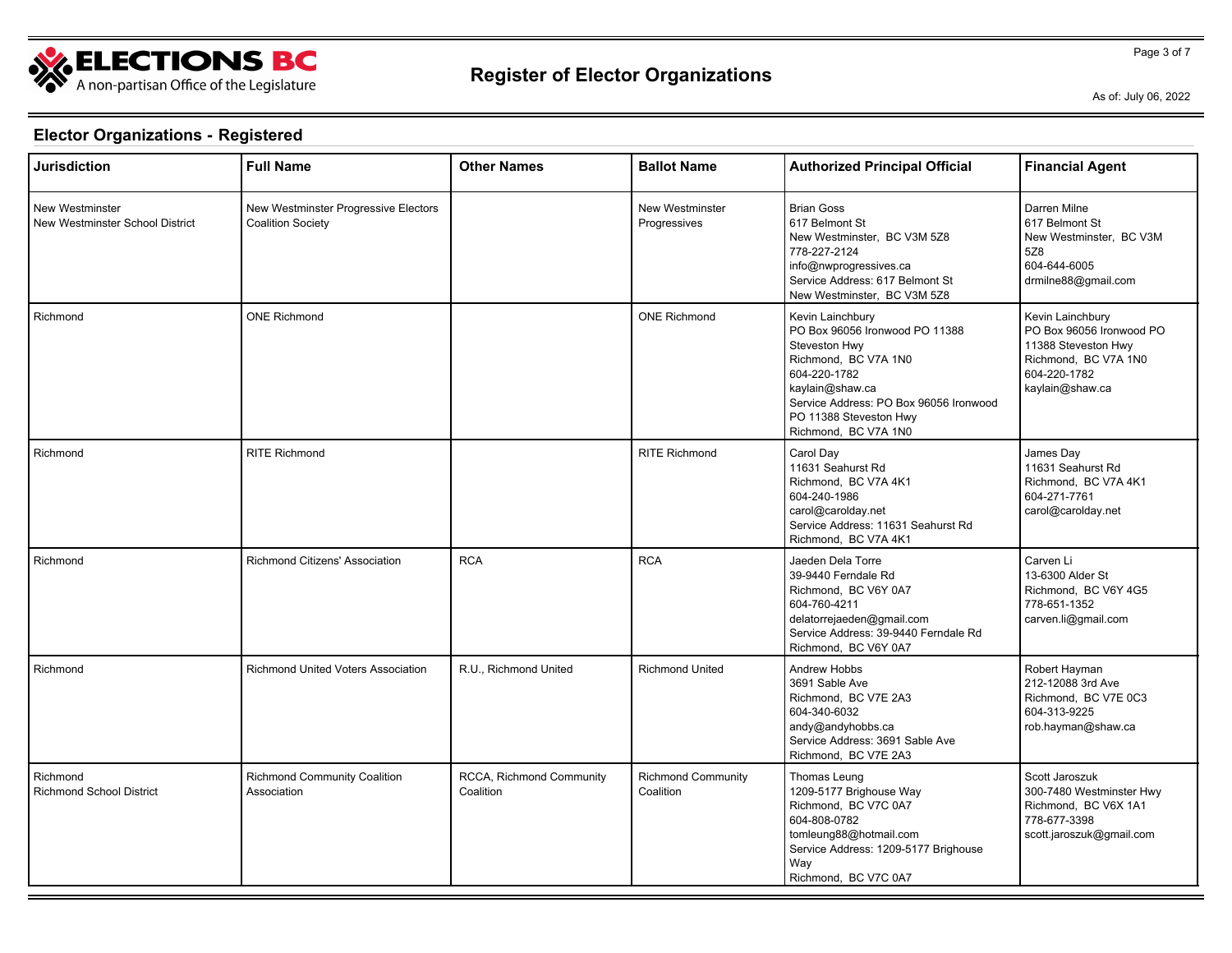

Page 4 of 7

As of: July 06, 2022

| <b>Jurisdiction</b>                         | <b>Full Name</b>                              | <b>Other Names</b>    | <b>Ballot Name</b>                    | <b>Authorized Principal Official</b>                                                                                                                                            | <b>Financial Agent</b>                                                                                            |
|---------------------------------------------|-----------------------------------------------|-----------------------|---------------------------------------|---------------------------------------------------------------------------------------------------------------------------------------------------------------------------------|-------------------------------------------------------------------------------------------------------------------|
| Surrey                                      | Safe Surrey Coalition Society                 | Safe Surrey Coalition | Safe Surrey Coalition                 | Doug McCallum<br>3057 McBride Ave<br>Surrey, BC V4A 3G9<br>604-341-5725<br>info@safesurreycoalition.ca<br>Service Address: 3057 McBride Ave<br>Surrey, BC V4A 3G9               | Katie Young<br>308-1437 Foster St<br>White Rock, BC V4B 3X6<br>604-506-1226<br>ktyoung@telus.net                  |
| Surrey                                      | Surrey Connect Public Interest<br>Association | <b>Surrey Connect</b> | Surrey Connect Public IA              | Brenda Locke<br>15796 98A Ave<br>Surrey, BC V4N 2V7<br>604-951-0396<br>jb.locke@telus.net<br>Service Address: 15796 98A Ave<br>Surrey, BC V4N 2V7                               | John Cameron<br>9501 212 St<br>Langley, BC V1M 1M1<br>604-319-4254<br>johncameron@shaw.ca                         |
| Surrey                                      | Surrey Forward                                | Forward Surrey        | Surrey Forward                        | <b>Brett Barden</b><br>13167 Inverness PI<br>Surrey, BC V3V 6X1<br>604-839-1506<br>brettbarden@gmail.com<br>Service Address: 13167 Inverness PI<br>Surrey, BC V3V 6X1           | Oluwatobi Abisoye<br>285 East 48th Ave<br>Vancouver, BC V5W 2C9<br>778-302-2062<br>ooabisoye@gmail.com            |
| Surrey                                      | <b>United Surrey</b>                          |                       | <b>United Surrey</b>                  | Amarpreet Singh Khera<br>18555 56 Avenue<br>Surrey, BC V3S 8J3<br>604-767-3763<br>peterkhera76@yahoo.com<br>Service Address: 18555 56 Avenue<br>Surrey, BC V3S 8J3              | Harvinder Sidhu<br>207-13049 76 Ave<br>Surrey, BC V3W 2V7<br>778-996-7862<br>harvey@sidhudhillon.ca               |
| <b>Surrey School District</b>               | <b>Surrey First Education Society</b>         | <b>SFE</b>            | <b>Surrey First Education</b>         | Gary Tymoschuk<br>14947 83A Ave<br>Surrey, BC V3S 7S2<br>604-842-5208<br>gtymoschuk@gmail.com<br>Service Address: 14947 83A Ave<br>Surrey, BC V3S 7S2                           | John Schoberg<br>3A-1400 George St<br>White Rock, BC V4B 4A3<br>604-220-9785<br>gordschoberg@gmail.com            |
| Surrey School District<br><b>White Rock</b> | Democracy Direct White Rock                   | DD-WR, DDWR           | <b>Democracy Direct White</b><br>Rock | James Henning<br>601-15015 Victoria Ave<br>White Rock, BC V4B 1G2<br>604-307-4002<br>jimhenning@icloud.com<br>Service Address: 601-15015 Victoria Ave<br>White Rock, BC V4B 1G2 | <b>Gwenne Farrell</b><br>15958 Prospect Cres<br>White Rock, BC V4B 5B3<br>604-312-3796<br>gwennefarrell@gmail.com |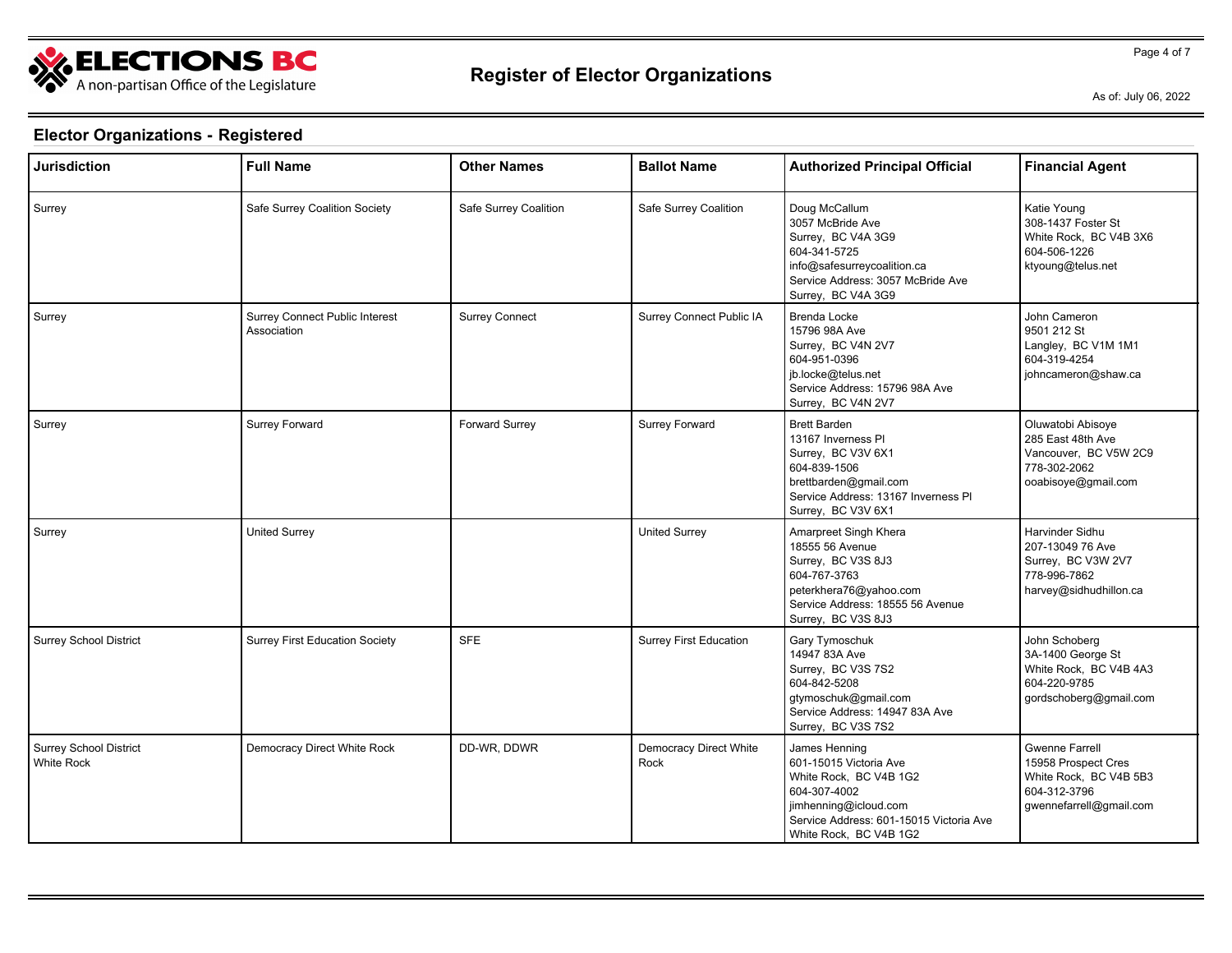

Page 5 of 7

As of: July 06, 2022

| <b>Jurisdiction</b>                    | <b>Full Name</b>                                | <b>Other Names</b>                                                                                                | <b>Ballot Name</b>                       | <b>Authorized Principal Official</b>                                                                                                                                                                          | <b>Financial Agent</b>                                                                                                          |
|----------------------------------------|-------------------------------------------------|-------------------------------------------------------------------------------------------------------------------|------------------------------------------|---------------------------------------------------------------------------------------------------------------------------------------------------------------------------------------------------------------|---------------------------------------------------------------------------------------------------------------------------------|
| Vancouver                              | Team Kennedy Stewart Vancouver<br>Society       | FTKS, FTV, Forward Together,<br>Forward Together Vancouver,<br>Forward Vancouver, Forward<br>with Kennedy Stewart | Forward Together with<br>Kennedy Stewart | Doug McArthur<br>1051 Marinaside Cres<br>Vancouver, BC V6Z 3A5<br>604-263-4830<br>doug_mcarthur@sfu.ca<br>Service Address: 1051 Marinaside Cres<br>Vancouver, BC V6Z 3A5                                      | Louise Onarheim<br>310-15275 19 Ave<br>Surrey, BC V4A 1X6<br>604-874-0071<br>louise@kennedystewart.ca                           |
| Vancouver                              | <b>VOTE Socialist Vancouver</b>                 | <b>VOTE Socialist</b>                                                                                             | <b>VOTE Socialist</b>                    | Joey Doyle<br>407-2818 Main St<br>Vancouver, BC V5T 0C1<br>604-499-2509<br>joeywdoyle@gmail.com<br>Service Address: 407-2818 Main St<br>Vancouver, BC V5T 0C1                                                 | Jamila Hanson<br>409-3480 Main St<br>Vancouver, BC V5V 3N2<br>604-892-4395<br>yhanson100@gmail.com                              |
| Vancouver<br>Vancouver School District | A Better City Vancouver Electors<br>Association | ABC, ABC Vancouver, ABC<br>Vancouver for VSB, ABC YVR,<br>ABC for VSB, ABCVan                                     | <b>ABC Vancouver</b>                     | Stephen Molnar<br>PO Box 95043 Rpo Kingsgate<br>Vancouver, BC V5T 4T8<br>604-355-1279<br>stephen.molnar@abettercity.ca<br>Service Address: PO Box 95043 Rpo<br>Kingsgate<br>Vancouver, BC V5T 4T8             | Corey Sue<br>PO Box 95043 Rpo Kingsgate<br>Vancouver, BC V5T 4T8<br>604-774-2560<br>corey.sue@abettercity.ca                    |
| Vancouver<br>Vancouver School District | Civic Non-Partisan Association                  | NPA, NPA Vancouver,<br>Non-Partisan Association,<br>Vancouver Non-Partisan<br>Association                         | <b>NPA</b>                               | David Mawhinney<br>2050-1188 West Georgia St<br>Vancouver, BC V6E 4A2<br>604-608-2871<br>president@npavancouver.ca<br>Service Address: 2050-1188 West<br>Georgia Street<br>Vancouver, BC V6E 4A2              | Christopher Wilson<br>2050-1188 West Georgia St<br>Vancouver, BC V6E 4A2<br>604-817-3617<br>financial.agent@npavancouver.<br>ca |
| Vancouver<br>Vancouver School District | Coalition of Progressive Electors               | COPE                                                                                                              | COPE                                     | <b>Tristan Markle</b><br>605-1270 Robson St<br>Vancouver, BC V6E 3Z6<br>778-836-9877<br>tristan.markle@gmail.com<br>Service Address: 605-1270 Robson St<br>Vancouver, BC V6E 3Z6                              | Nadia Revelo<br>336-1979 Yew St<br>Vancouver, BC V6K 4R9<br>236-863-1900<br>nadia.revelo@gmail.com                              |
| Vancouver<br>Vancouver School District | Green Party of Vancouver Society                | Van Greens, Vancouver Green<br>Party, Vancouver Greens                                                            | <b>GREEN</b>                             | Priyan Samarakoone<br>PO Box 47031 Rpo Denman Place<br>Vancouver, BC V6G 3E1<br>604-689-9200<br>priyan.samarakoone@vangreens.ca<br>Service Address: PO Box 47031 Rpo<br>Denman Place<br>Vancouver, BC V6G 3E1 | Jonathan Whistler<br>PO Box 47031 Rpo Denman<br>Place<br>Vancouver, BC V6G 3E1<br>604-689-9200<br>john.whistler@vangreens.ca    |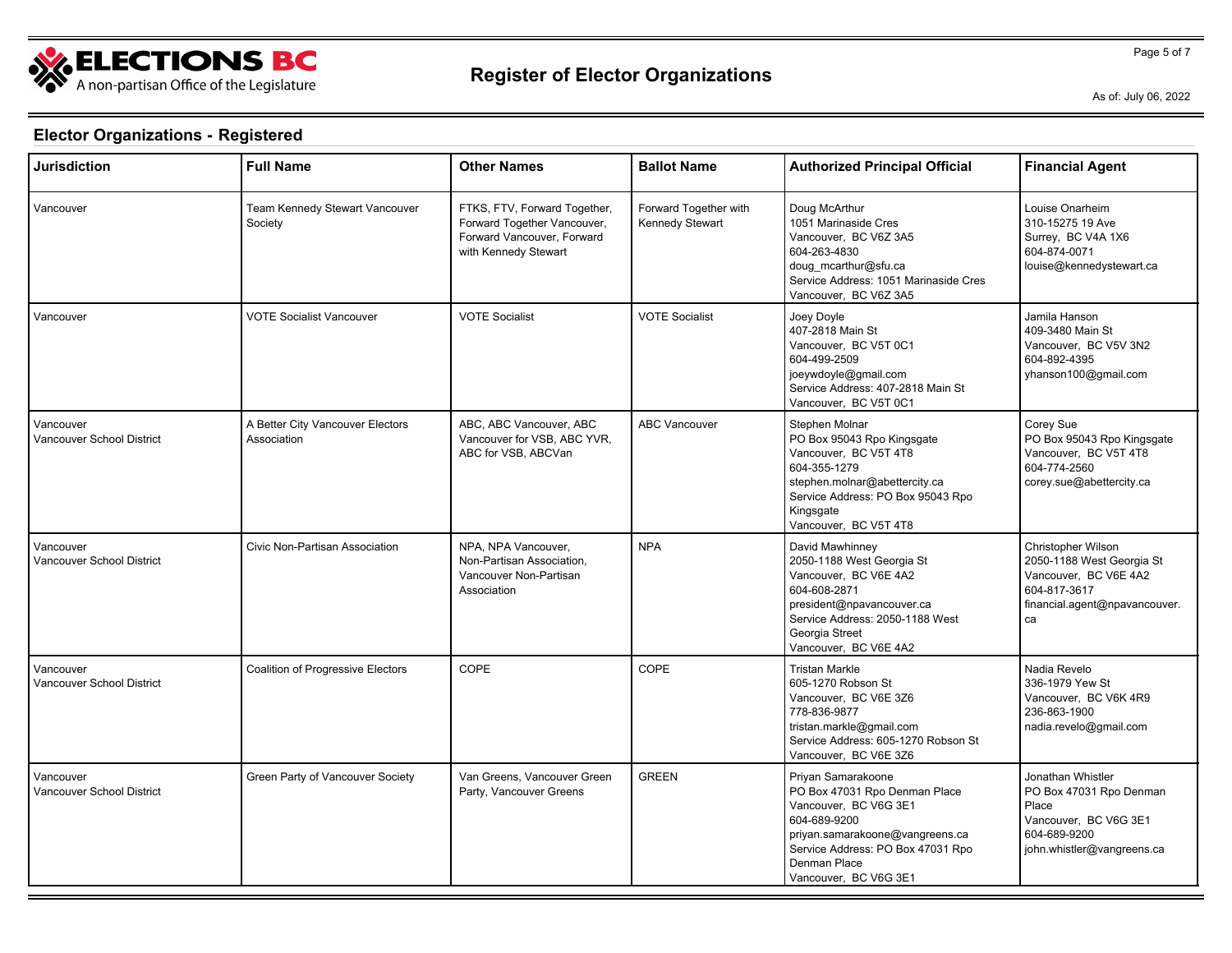

Page 6 of 7

As of: July 06, 2022

| <b>Jurisdiction</b>                    | <b>Full Name</b>                                   | <b>Other Names</b>                    | <b>Ballot Name</b> | <b>Authorized Principal Official</b>                                                                                                                                  | <b>Financial Agent</b>                                                                                     |
|----------------------------------------|----------------------------------------------------|---------------------------------------|--------------------|-----------------------------------------------------------------------------------------------------------------------------------------------------------------------|------------------------------------------------------------------------------------------------------------|
| Vancouver<br>Vancouver School District | <b>OneCity Association</b>                         | OneCity, OneCity Vancouver            | OneCity            | Cara Ng<br>2059 East 12th Ave<br>Vancouver, BC V5N 2A9<br>604-307-3762<br>carakyng@gmail.com<br>Service Address: 2059 East 12th Ave<br>Vancouver, BC V5N 2A9          | Jason Tockman<br>260-1460 Barclay St<br>Vancouver, BC V6G 1J5<br>604-727-9081<br>jason@onecityvancouver.ca |
| Vancouver<br>Vancouver School District | <b>TEAM for a Livable Vancouver</b><br>Association | TEAM, TEAM for a Livable<br>Vancouver | <b>TEAM</b>        | Barj Dhahan<br>6312 Elm Street<br>Vancouver, BC V6N 1B3<br>604-328-6322<br>bdhahan@sandhurstgroup.ca<br>Service Address: 6312 Elm Street<br>Vancouver, BC V6N 1B3     | Douglas Johnstone<br>3863 West 22nd Ave<br>Vancouver, BC V6S 1J8<br>604-418-8799<br>douglasj@uniserve.com  |
| Vancouver<br>Vancouver School District | Vision Vancouver Elector Association               | Vision, Vision Vancouver              | Vision Vancouver   | Aaron Leung<br>609-3583 Kingsway<br>Vancouver, BC V5R 5L9<br>604-970-7818<br>aaronchrisleung@gmail.com<br>Service Address: 609-3583 Kingsway<br>Vancouver, BC V5R 5L9 | Janet Wiegand<br>5008 Sherbrooke St<br>Vancouver, BC V5W 3M2<br>604-837-1344<br>wiegand.janet@gmail.com    |